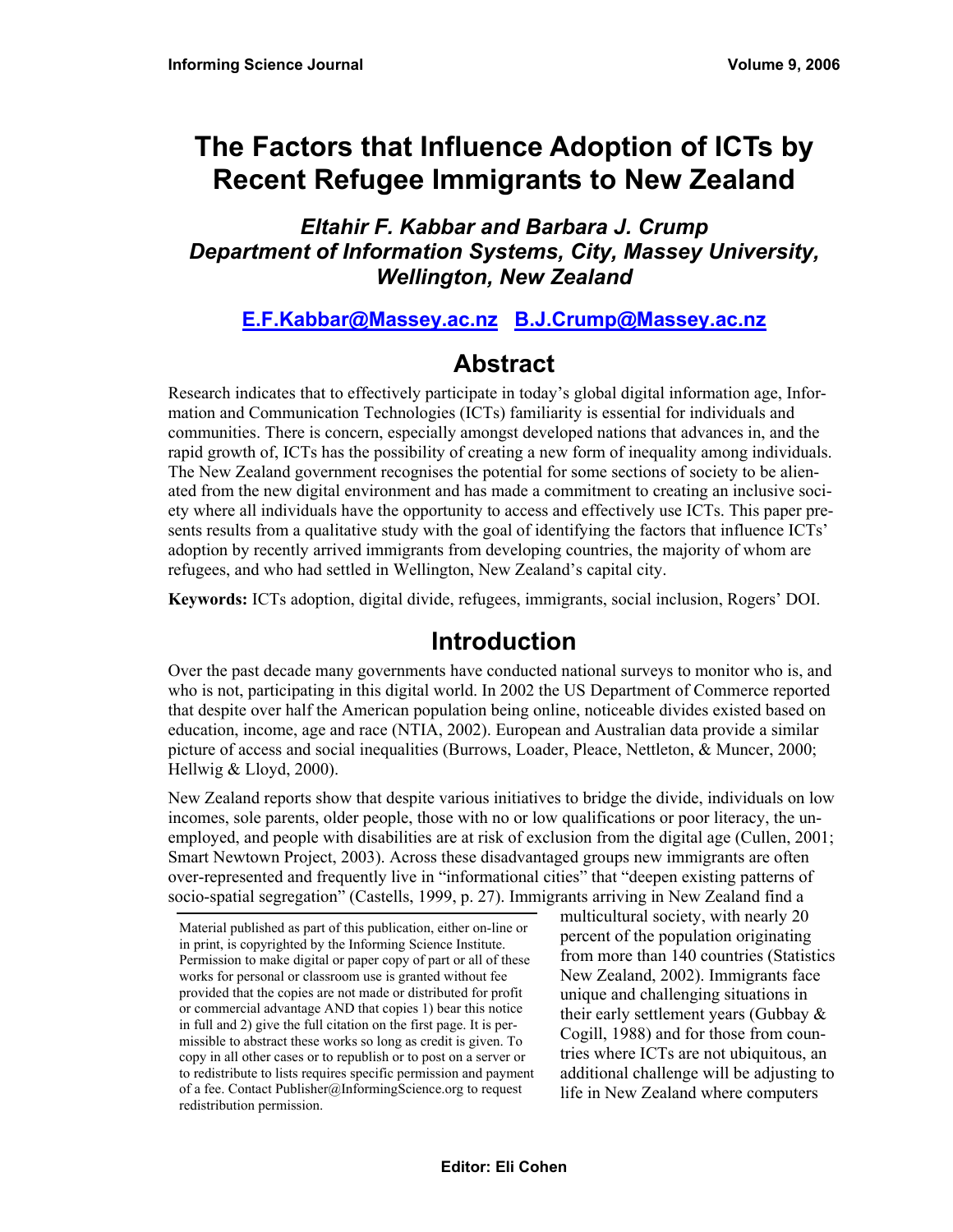are commonplace. The New Zealand government has committed to creating a digital future for all New Zealanders, using the power of ICTs and states that "it's about people and their ability to connect to the things that matter to them." (see www.digitalstrategy.govt.nz ).

# **New Zealand's Digital Strategy**

The New Zealand government's vision for its Digital Strategy, launched in May 2005, aims to position New Zealand as a world leader in using ICTs so that economic, environmental, social and cultural goals are realised (New Zealand Government, 2005). There is an emphasis not only on business and government but also on people. To realise this vision, the government is providing a contestable Community Partnership Fund of \$20.7 million to partly fund initiatives that will improve people's capability and skills to use ICT and develop digital content (Community Net, 2005), thus ensuring "a digital future for all New Zealanders whether they're at home, school, work or in the community " (Community Net, 2005, p. 1). The strategy has a cultural and social focus on communities that recognises the need to provide an integrated and cohesive framework that encourages the uptake and effective use of ICTs by all citizens.

# **Immigrants and ICTs**

A literature search found limited studies that focused on immigrants' use of ICTs and none that investigated the factors that influenced recent immigrants, particularly those from developing countries, in their adoption or non-adoption of ICTs.

Campbell's (2002) New Zealand study investigated the socio-cultural impacts of ICTs on immigrants, the majority of whom were "relatively well-off" (p. 11). The study found that most of the immigrants who participated in the study reported using ICTs frequently for both word processing and accessing the Internet. This clearly indicates that the group of immigrants who responded was among the adopters of ICTs and had a high access level to the technologies.

Another study by Chonia (2002) highlighted some of the problems facing many immigrants when they adjust to life in Switzerland where ICTs are part of daily living. Poor literacy, lack of local information, inadequate language skills as well as immigrants' cultural background were identified as the main barriers that prevent immigrants from adopting ICTs.

Because ICTs play an increasingly central role in the workplace and society in general, knowledge and experience with ICTs are becoming essential, particularly from a social inclusion perspective. The importance is emphasised by Fleisher (cited in Mitchell, 2002) when he says

Not knowing how to and being unable to access technologies designed to communicate digital information, such as the Internet, may, in the future, be equivalent to not knowing how to read and write today (p. 2).

Identifying the factors that influence adoption or non adoption of ICTs is therefore an important first step to understanding what is required to promote ICTs adoption among this group. This paper presents results of a study of *refugee* immigrants living in Wellington, New Zealand's capital city, and their adoption or non-adoption of ICTs. The focus of this study was on the adoption and non-adoption of personal computers and the Internet, either at home or work. Participants were asked about their use of other communications devices, for example cell phones and personal digital assistants. In the context of this paper the term immigrants and refugees are used interchangeably to refer to people who came to live in New Zealand regardless of their immigration status. This reflects the status of the majority of the volunteer participants who participated in this study and who were recruited through the Refugee and Migrant Services (RMS) Wellington branch. We begin by describing the research design, which is followed by presenting and discuss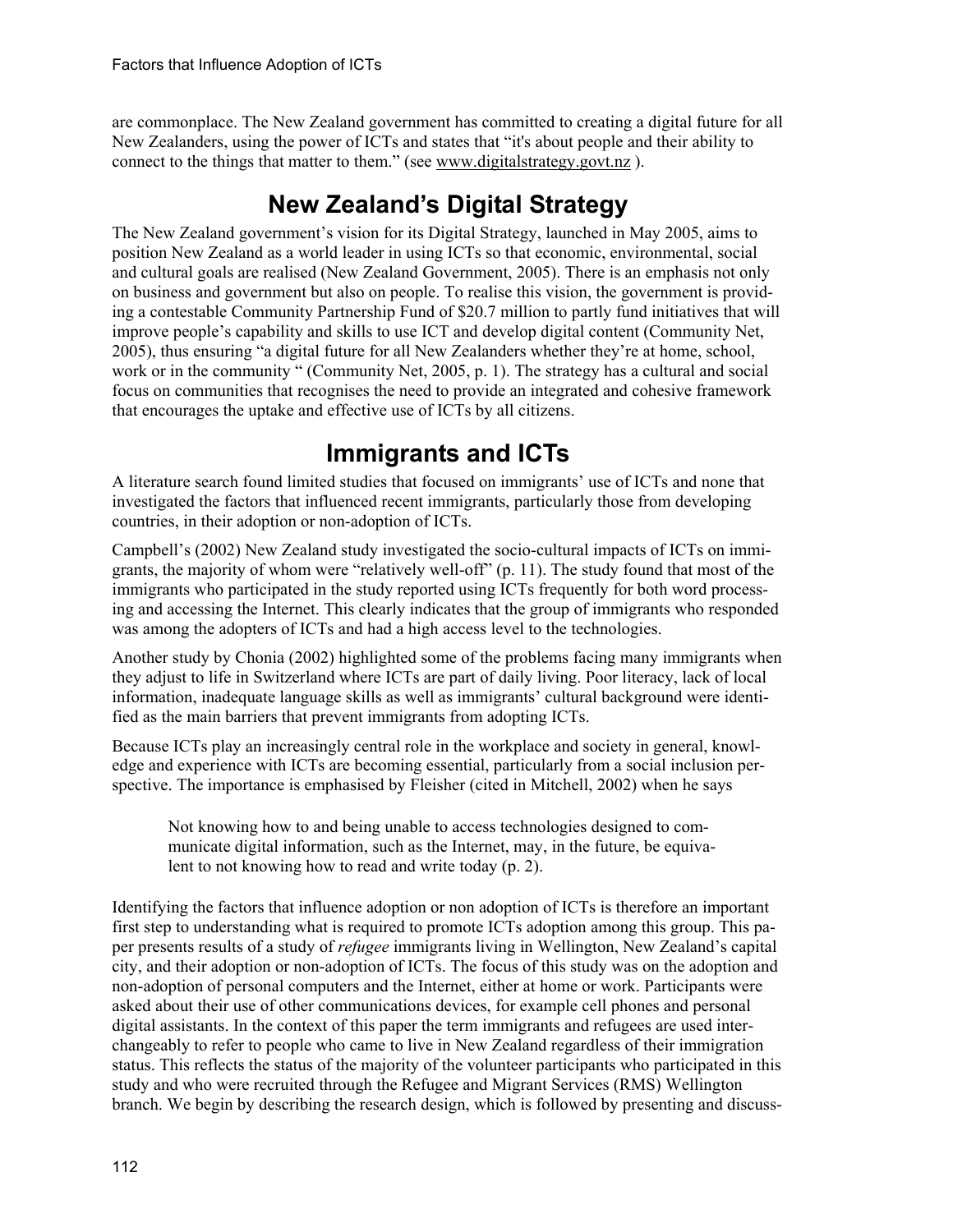ing the results and conclude with discussion of the limitations of the study and the implications for practitioners who are interesting in promoting ICTs adoption among disadvantaged groups.

# **Research Design**

#### *Aim*

This qualitative study investigated the factors influencing the adoption and non adoption of ICTs by recently-arrived immigrants; those who live in New Zealand and who first arrived to live here five years ago or less (New Zealand Immigration Service, 2003). The study objectives were to:

- 1. understand recently-arrived immigrants' perceptions of ICTs
- 2. examine the factors that influence immigrants' adoption and non adoption of ICTs
- 3. understand the process followed by recently-arrived immigrants when adopting ICTs.

#### *Method*

Semi-structured interviews were used to collect data from recent immigrants. Because the conventional one-off, professional interview is considered unsuitable for vulnerable social groups (Russell, 1999) it was decided to have two rounds of interviews. The first interview, which took about 45 minutes, provided the opportunity for the study's purpose to be explained and questions to be answered. Importantly, it enabled the researcher to form a relationship with the refugee participants. A relationship of trust was important, as many of the participants had suffered traumatic experiences that may have caused them to approach the interview with feelings of trepidation and reluctance to participate openly if there had been just the one-off interview.

Data relating to the different cultures, country infrastructures and background of the participants' ethnic groups were also collected from secondary sources such as the New Zealand Census statistics and the Refugee and Migrant Services' (RMS) publications. The interviews, often facilitated by ethnic community leaders, were audio-taped and transcribed by the researcher prior to analysis.

### *Sample*

The target population of this research project was recently-arrived immigrants (mostly refugees) living in the greater Wellington area. The manager of the RMS, Wellington branch, assisted with recruitment of participants, which resulted in a self-selected, volunteer sample of 32 recent immigrants living in 15 households. They were between the ages of 12 and 65 years and came from developing countries that included Africa, the Middle East, Central Asia and South East Asia. It is recognised that there are country differences within these broad regional categories but for the purpose of this study, the Statistics New Zealand categories were adopted. Some of the interviewees had experienced war-time trauma, some came from repressive regimes and they had varying English-ability levels that ranged from limited knowledge to fluent English. Table 1 reports the number of household participants (32) and the gender composition of the sample from each region (17 female and 15 male). Most of participants were from Africa (12), with the next largest cohort of nine from countries in the Middle East.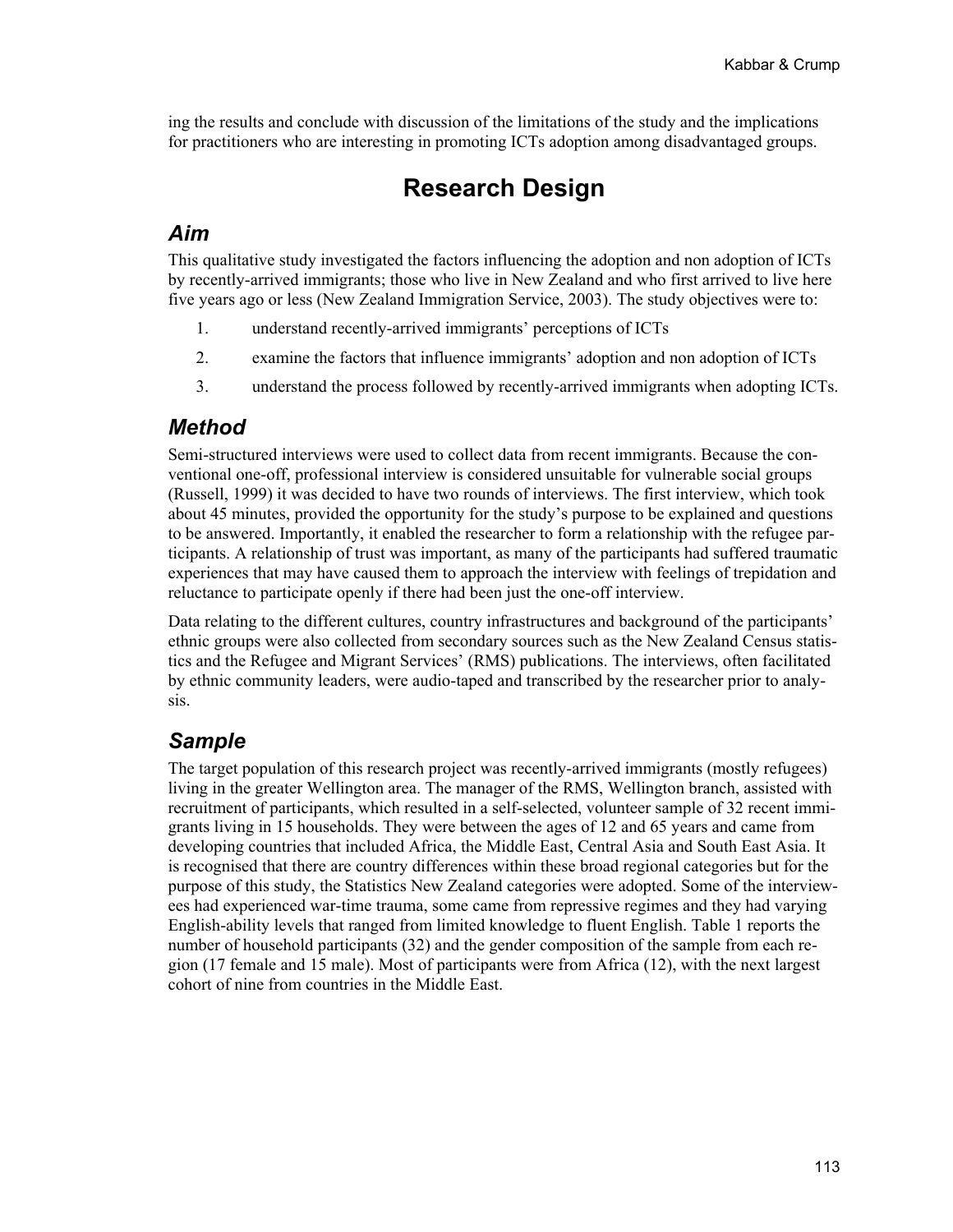| <b>REGION OF ORIGIN</b> | NUMBER OF HOUSEHOLDS | <b>GENDER</b> |             |
|-------------------------|----------------------|---------------|-------------|
|                         |                      | <b>FEMALE</b> | <b>MALE</b> |
| Africa                  | h                    |               |             |
| Middle-East             |                      |               |             |
| Central Asia            | ζ                    |               |             |
| South East Asia         |                      |               |             |

#### **Table 1: Numbers and age of participants from the four regions**

The sample is considered to be reasonably representative of immigrants from developing countries living in the Wellington region, as over 25 percent of the total immigrant population in that region are from these countries (Statistics New Zealand, 2002).

### *Analysis*

Rogers' Theory of Diffusion of Innovation (DOI) (Rogers, 1995) contributed to the theoretical framework for this study and informed analysis of responses to the semi-structured interview questions. The DOI theory is widely used to help understand how new innovations are diffused and adopted by individuals.

Rogers (1995) developed a five stage linear model (see Figure 1) to identify and explain the different stages individuals follow, over a period of time, before they decide whether to adopt or reject an innovation. These stages are Knowledge, Persuasion, Decision, Implementation and Confirmation and are described below.



**Figure 1. A model of five stages in the innovation-decision process. Soruce: Rogers, 1995, p. 163.**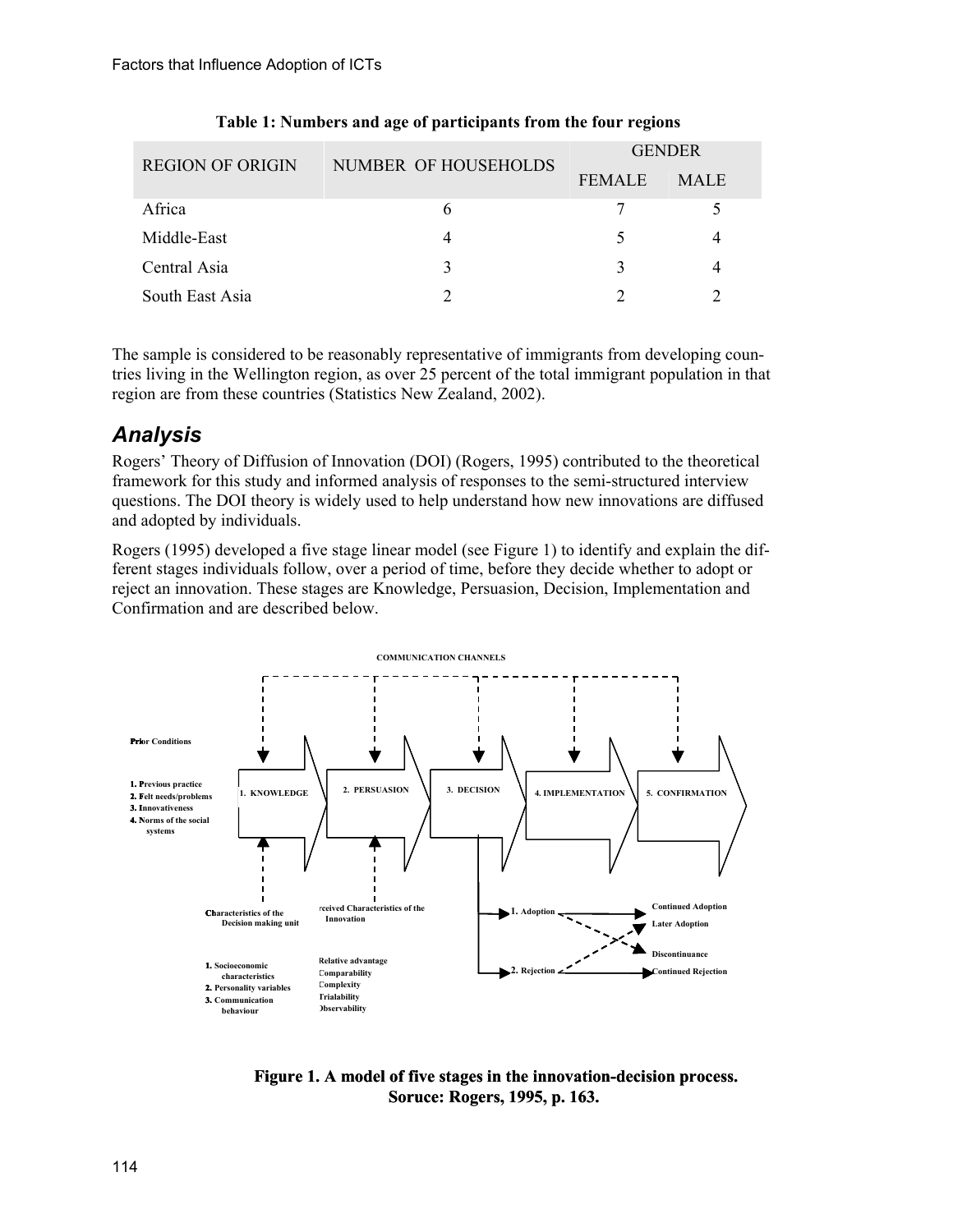Knowledge: at this stage an individual (or a group) comes to know about the existence of an innovation, its potential usage and functionality via communication channels. An individual is motivated to actively seek knowledge about an innovation. This involves exploring the advantages and disadvantages of the innovation and results in reducing the uncertainty associated with innovations.

Persuasion: at this stage an individual (or a group) formulates their own idea about the innovation. Potential adopters create an either positive or negative attitude or image about the innovation. At this stage the perceived characteristics of innovation described earlier (Simplicity, Trialability, Observability, Relative advantage and Compatibility) will greatly shape the individual's attitude towards the innovation.

Decision: at this stage an individual (or a group) decides whether to adopt (make full use of the innovation) or reject (not to adopt the innovation) based on the knowledge gained and the attitude or image formed about the innovation by potential adopters. The decision to adopt or reject an innovation can be reversed at a later stage. Individuals who decide to adopt an innovation can both continue the adoption and proceed to the implementation stage or they may decide to reject an innovation that they have adopted at an earlier stage (known as 'Discontinuance'). On the other hand individuals who decide to reject an innovation at an earlier stage may either continue to reject the innovation or decide to adopt it at a later stage creating what is known as 'Later Adopter'.

Implementation: once individuals decide to adopt an innovation the implementation stage begins. At this stage individuals actually start using the new innovation. An individual's usage of an innovation can lead to some changes or modifications to the original innovation (Reinvention) during the adoption process.

Confirmation: at this stage an individual (or a group) evaluates the use of an innovation, looking for evidence to support the continued use of the innovation. If the evaluation is negative, the individual reverses the decision to adopt.

Once data collection was completed, a qualitative software program (QSR N6) was used to help analyse, manage and search the data. The verbatim transcripts were read and re-read while looking for patterns and themes. During the readings the interview data was subjected to three separate rounds of coding (Strauss, 1987). The surfaced themes became the "units of meanings" (Miles & Huberman, 1984) – such as ICTs Access. The units of meanings were then grouped into different categories and organised in tree nodes (QSR N6 term for text units organised hierarchically to represent categories and subcategories). For example, the ICTs Access unit was further organized into subcategories of Computer Access at Home, Educational Background, Gender and Age, etc.

### **Results and Discussion**

The results show that among the 32 individual participants from the 15 households, 13 stated that they were non-adopters and 19 identified themselves as adopters. The majority of the nonadopters were older immigrants, especially women, five of whom had no formal education. Discussion of the major themes is presented under the following headings of Immigrants' Perceptions of ICTs, Factors Influencing Adoption of ICTs, Understanding the Adoption Process, Barriers to Adoption, Online Content and Learning Mode.

#### *Immigrants' Perceptions of ICTs*

Overall, the interview results showed that the majority of recent immigrants, be they adopters or non-adopters, perceived ICTs as useful, relevant and important for them thus providing the impe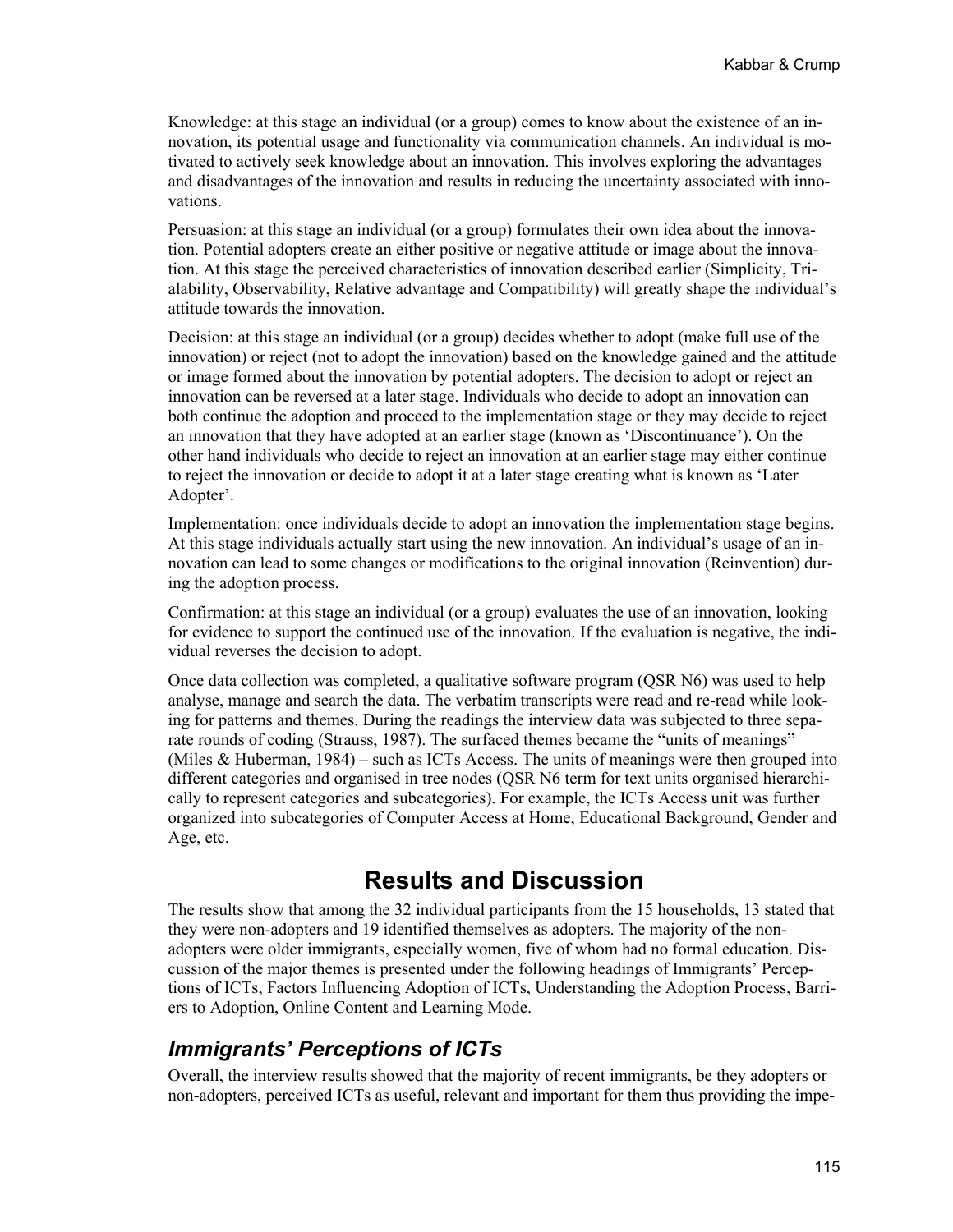tus for adoption. This finding confirms Rhee and Kim's (2004) contention that a positive attitude towards technology is important in influencing adoption. However, many of the participants who had recently adopted computers used them in a very limited capacity, mostly as a communication tool to contact friends and family members overseas through emails and web based communication tools such as MSN messenger and Yahoo messenger. Hence there is a need to raise the awareness of this group of the further potential of ICTs to benefit them through such activities as learning English, Internet banking, applying for jobs, dealing with, and being informed of, local and central government services – content that is increasingly offered online, and children's educational sites.

Most of the non-adopters viewed ICTs positively and they expressed their desire to learn how to use computers and the Internet if they had the opportunity to do so. However they felt that their lack of sufficient English language in addition to lack of knowledge about computers and the skills required to operate them were the main barriers. One of the non-adopters, a 45-year-old female, didn't express such a desire. She perceived ICTs as a tool for the younger generation and considered it was too late for her to participate in ICTs because of her age, saying: "It is not my time…. I am too old for it".

A small number of the recent immigrants perceived computers and the Internet to be difficult to use and struggled to learn the skills required to participate in ICTs. For example a 56-year-old female stated that: "it is too hard. I find it hard to remember how to operate them [computers]". Despite the difficulties associated with learning, none of the participants perceived the *benefits* of ICTs negatively. All but one female non-adopter indicated that they would want to learn about computing in the future.

Some parents had safety concerns regarding what their children might access online. They thought that some of the Internet content conflicted with their cultural, religious and social norms and they believed they needed to closely monitor their children's online activities. For example a 48-year-old female stated that "…at the same time it [the Internet] is very bad for children. You don't know what they can access or do on the Internet. Not everything is useful in the Internet". Despite these concerns, the majority of parents perceived ICTs positively and placed a high priority on having access to ICTs at home, mainly for their children's educational needs.

# *Factors Influencing Adoption of ICTs*

#### **Family and friends**

Many of the interviewees cited friends and family members as the biggest influence in their choosing to adopt ICTs. They stated that they first knew about computers from friends and family and that they observed their friends using ICTs for a period of time before they decided to adopt. This observation period varied from a few weeks to several months. The majority of the participants indicated that they were persuaded by friends and family and peers from their wider community to try and use ICTs. For example a 26-year-old male participant stated that: "I just watched my friends, it was informal. It took me a long time; maybe six to eight months since I've watched my friends using computers to really start using computers".

#### **The wider ethnic community**

The second major influencing factor in recent immigrants' decisions to adopt ICTs was members of their larger community. Recent immigrants indicated that they followed the lead of their trusted ethnic community peers in the use of ICTs and ownership of personal computers. The majority of adopters stated that they participated in ICTs because "*everyone*" in their community was doing so and they wanted to emulate this practice. For example a 17-year-old Somali female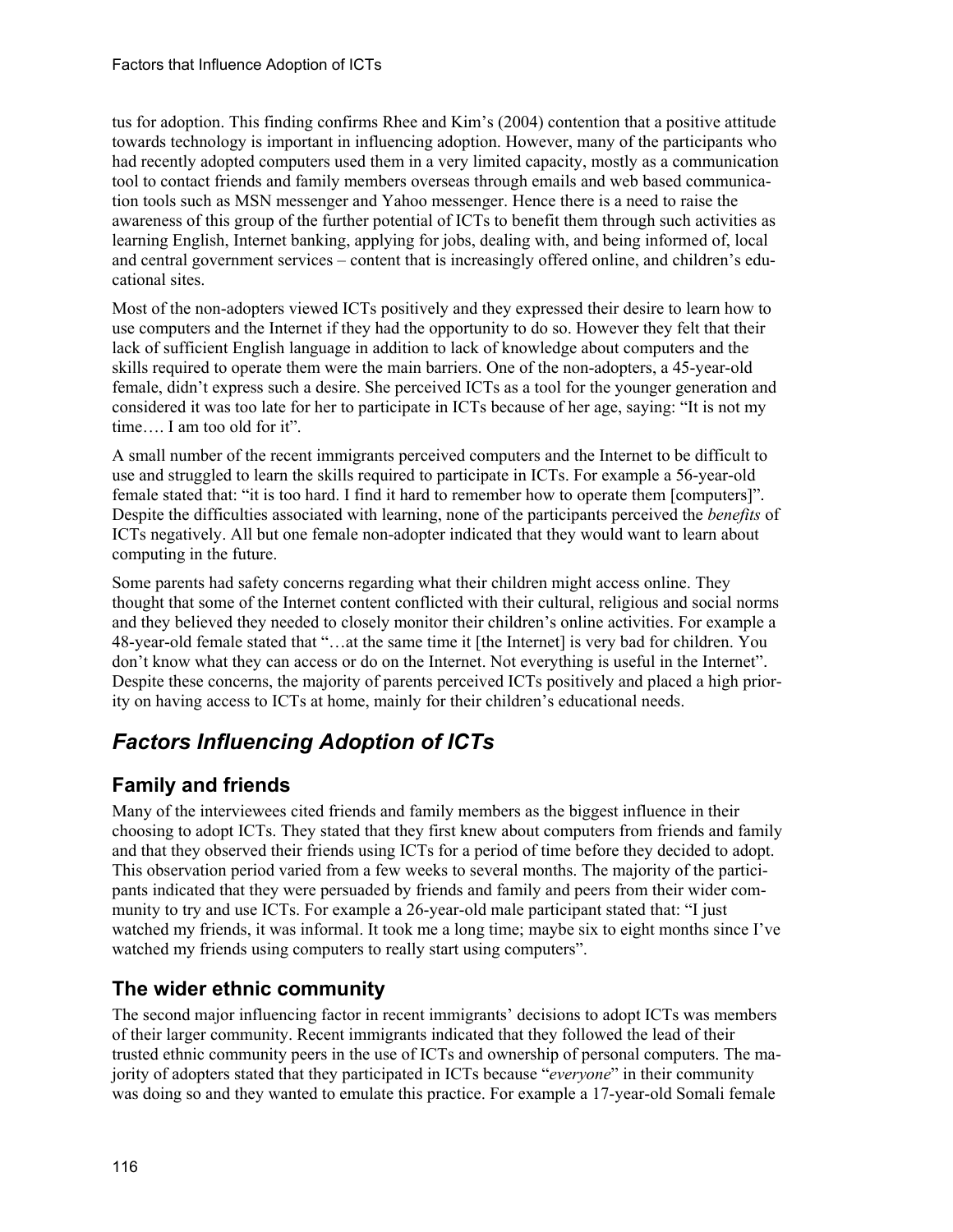participant, when asked about her motivation to learn about computers, stated, "I think it is because everybody is using it so you know you just want to copy them. Another 44-year-old female participant, when answering the interview question "What made you decide to use computers and the Internet?" said: "It is a new technology. Everybody is using it, everyone in the community talks about it so you do not want to be sitting without knowing anything when they talk about it."

#### **Relative advantage**

Recent immigrants perceived ICTs as an 'innovation' that gave them a relative advantage (such as cost savings when communicating with friends and family members overseas). As well, recent immigrants easily observed other, more established immigrants using ICTs in their homes. A 24 year-old male participant illustrated this point, saying: "I need something to use to communicate with my family back home and using the phone was expensive. I found that the email and MSN Messenger was a cheaper alternative". These two innovation characteristics of relative advantage and observability have been found to be influential in ICT adoption. Rogers (1995) shows that innovations that possess characteristics such as relative advantage and observability are likely to persuade potential adopters and hence increase the innovation's rates of adoption and this has been confirmed in this study.

### *Understanding the Adoption Process*

The above discussion identifies factors influencing ICTs adoption, thus contributing to an understanding of how the participants of this study adopted ICTs. Many of the adopters followed the five stages of Rogers' Innovation-Decision Process model. The stages are: Knowledge, Persuasion, Decision, Implementation and Confirmation.

While Rogers' five stages are helpful in understanding the adoption process, the results of this study suggest that Knowledge and Persuasion occurred over varying time spans (depending on the individual). The time spans were noticeably shorter for younger, relatively well-educated and male immigrants. Furthermore most of the participants (both adopters and non-adopters were favourably disposed to learning about computers thereby providing strong motivation to adopt ICTs. They trusted in, and relied on, their immediate friends and family networks for support, advice and information (especially in the initial settlement period in a new country). Within this smallish group the ethnic community leaders were the "opinion leaders" (Rogers, 1995) and once they were seen to use ICTs others wanted to follow.

None of the participants who identified themselves as ICTs adopters indicated that they had discontinued or rejected ICTs after an initial adoption. However a few participants stated that the number of hours that they spent using computers and the Internet had reduced. This was attributed to different reasons including a decline in the level of their ICTs enthusiasm and interest, lack of usage opportunities and lack of time.

### *Barriers to Adoption*

The results revealed that physical access to ICTs and network connectivity did not appear a major adoption barrier for this group. All those who identified themselves as adopters (over half the interviewees) indicated that they had access to computers and the Internet at home. This was a surprising finding because many within this group of refugees were low-waged and some unemployed, thus suggesting that they placed a high priority on home access by owning their own computer. One of the reasons given for placing such a high priority on home access was that recent immigrants, especially females, did not feel comfortable accessing computers and the Internet outside the home. This could be attributed to the 'newness' of their new society together with cultural reasons where women are not allowed to access computers at public places for long peri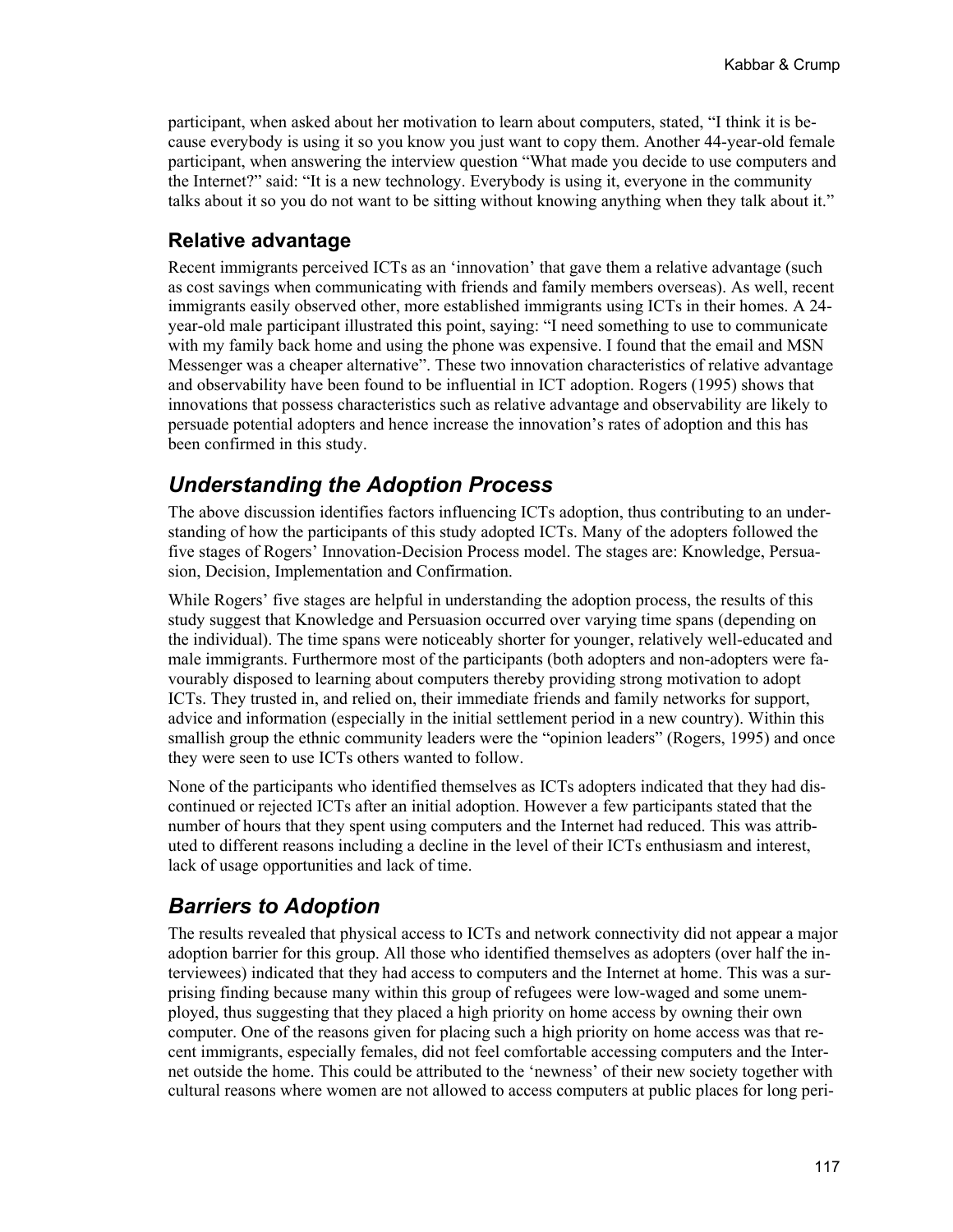ods of time. Another reason for the high computer ownership could be attributed to the steady decline in the prices of personal computers, which makes ownership more affordable, even for a mostly low-waged group.

Unlike the physical access factor, the 'skill access' and the 'usage access' factors identified by van Dijk (2003) appeared to be significant barriers to recent immigrants' adoption of ICTs. The majority of the participants indicated that they lacked computing experience (most of them stated that they started using ICTs after arriving in New Zealand). They had no formal ICTs training and it had not been part of their basic educational background. Most immigrants indicated that they were totally dependent on their friends and family to gain the skills required for using technology. In many cases those friends and family members were new to ICTs and possessed elementary skills only.

The results showed that the majority of recent immigrants, especially females, older immigrants and those with no, or very limited, educational background, lacked the opportunities to use ICTs in a job or school-related activities. Most of the participants said that their ICTs usage was limited to communicating with friends and family members overseas and accessing news from back home.

# *Online Content*

Immigrants of all ages who participated in this study, regardless of education and ICTs experience, expressed their desire to see more online content, especially of New Zealand government sites that provide useful information necessary in their early re-settlement months. Examples of these sites relate to the departments and ministries of the Inland Revenue, Work and Income, Education and Immigration. For instance, a 32-year-old female participant indicated that: "there are not much New Zealand based sites, I think, in our language. There are very few sites that we can access in our mother tongue". It is appreciated that immigrants are living in a country where English is the dominant language but information in the immigrants' native languages will aid the transition to their new society. Currently those who are not fluent in English rely on an intermediary for interpretation. Translations of parts of some United States government web sites are available in alternative languages, for example, for the Hispanic community and this has been found useful (West, 2001).

# *Learning Mode*

Despite some new immigrants attending free community computing classes to learn about ICTs, the preferred method cited by participants of this study was the one-on-one, face-to-face method. Sharing and exchanging information about ICTs was predominantly done through word of mouth and in a face-to-face setting (mostly in their own or friend's home) with the co-ethnic community members being the primary source of information.

# **Conclusion**

The purpose of this qualitative study, using an analytical framework of Rogers' Diffusion of Innovation Theory (DOI), was to better understand recent immigrants' perceptions of ICTs, what causes them to adopt or not adopt ICTs, and the factors that influence such action. Some researchers of complex organizational technology and intra-organisational information systems have criticized the deficiencies of the DOI in explaining adoption behaviour (Brancheau & Wetherbe, 1990; Fichman, 1992) but the DOI theory has been found useful for this refugee immigrant study. The theory informed the schedule of interview questions and provided an understanding of the adoption of ICTs; particularly how the refugee participants knew about ICTs, why they were persuaded (or not) and what affected their decision to adopt (or not).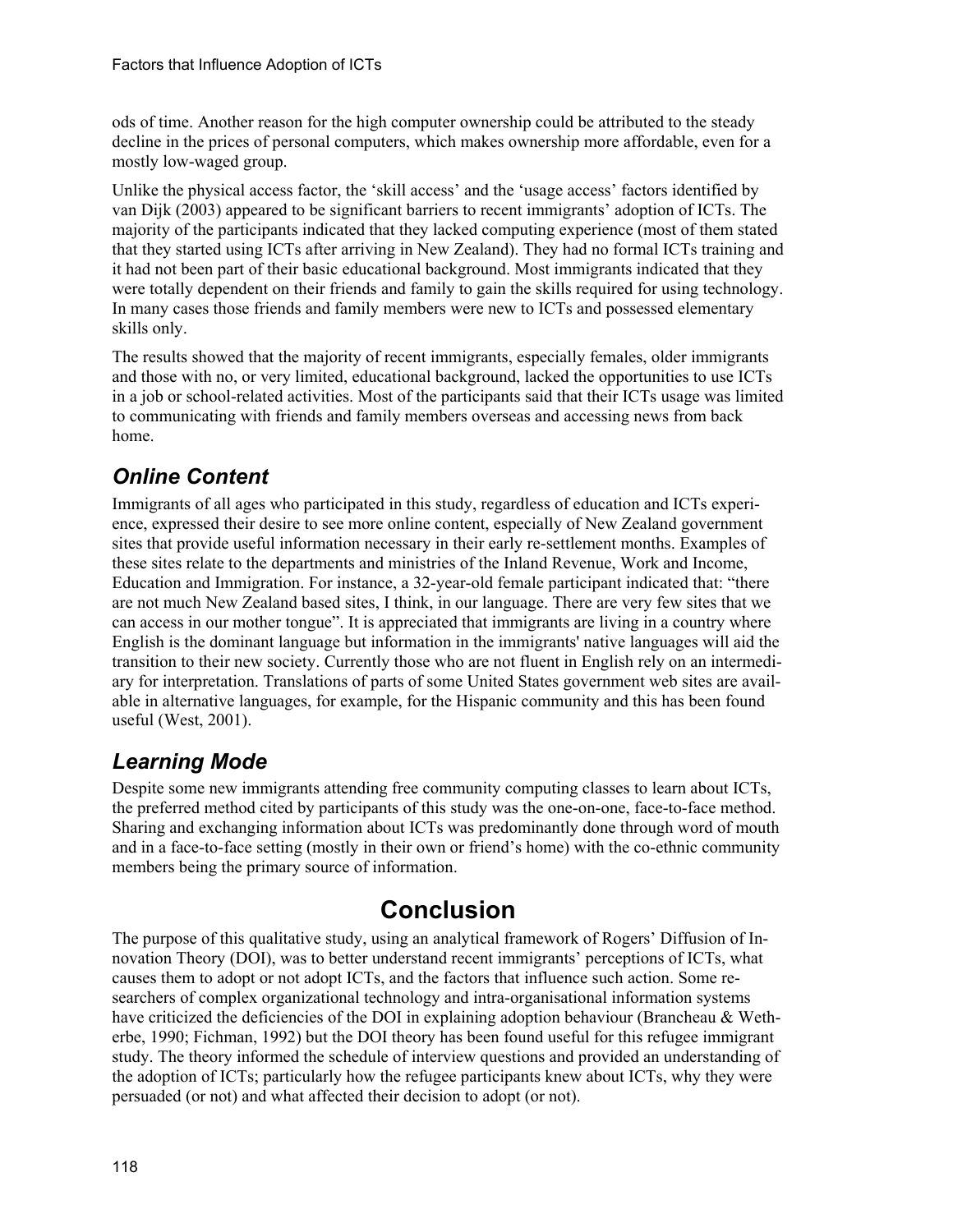Overall, the results show that while the majority of the participants lacked computing experience, they had positive perceptions about ICTs, its usefulness and importance. Young, male participants with a relatively higher educational background were more likely to be adopters. In contrast, older female participants with little or no education were less likely to participate in ICTs. Furthermore, the results show that immigrants are greatly influenced by their peers, immigrants' community leaders and the wider immigrants' community when deciding to adopt or reject ICTs.

This study has several limitations. Despite being an acceptable sample size (32) for a qualitative study, the study focused on recent immigrants in Wellington who arrived as refugees from developing countries of two main geographical regions. The results may therefore not be representative of immigrants coming from other areas of the world or, living in other locations within New Zealand. The potential for interviewer bias was offset by holding two rounds of interviews and the interview transcripts returned to the participants for validation. Triangulation was achieved on data (different sources), time and space (Denzin, 1988).

The findings of this study have important implications for realising the vision of New Zealand's Digital Strategy to create an inclusive society where all members, including recent immigrants, are able to access and use ICTs and hence be able to fully participate in the Information society. The consequences to society resulting from inequalities in the skills in, and usage of, ICTs have been discussed by van Dijk and Hacker (2003). These researchers note that a fundamental task of society is to prevent these inequalities from cementing into structural inequalities where they "solidify" and become barriers to advancement in society." (p. 324).

### **References**

- Brancheau, J. C., & Wetherbe, J. C. (1990). The adoption of spreadsheet software: testing innovation diffusion theory in the context of end-user computing. *Information Systems Research, 1*(2), 115-143.
- Burrows, R., Loader, B., Pleace, N., Nettleton, S., & Muncer, S. (2000). Virtual community care? Social policy and the emergence of computer mediated social support. *Information, Communication and Society, 3*(1), 95-121.
- Campbell, N. (2002). *Socio-cultural impacts of information and communication technologies on immigrants in New Zealand*. Hamilton: New Zealand: Dept. of Management Communication, University of Waikato.
- Castells, M. (1999). The information city is a dual city: Can it be reversed? In D. Schön, B. Sanyal, & W. Mitchell (Eds.), *High technology and low-income communities: Prospects for the positive use of advanced information technology* (pp. 25-43). Cambridge, MA and London: MIT Press.
- Chonia, G. (2002). *Bridging the digital divide in a digital society.* Switzerland: University of Zurich, Centre for Computing.
- Community Net (2005). The Community Partnership Fund. Retrieved on November 11, 2005 from http://www.digitalstrategy.govt.nz/templates/Page\_\_\_\_18.aspx
- Cullen, R. (2001). Addressing the digital divide. *Online Information Review, 25*(5), 311-320.
- Denzin, N. K. (1988). Triangulation. In J. P. Keeves (Ed.), *Educational research methodology and measurement: An international handbook*. Oxford, United Kingdom: Pergamon Press.
- Fichman, R. G. (1992). Information technology diffusion: A review of empirical research. *Proceedings of the Thirteenth International Conference on Information Systems (ICIS)*, 195-206.
- Gubbay, D., & Cogill, S. (1988). *An asset to the country: The effective use of educational resources to assist the successful settlement of immigrants and refugees*. Wellington, New Zealand: Ministry of Education.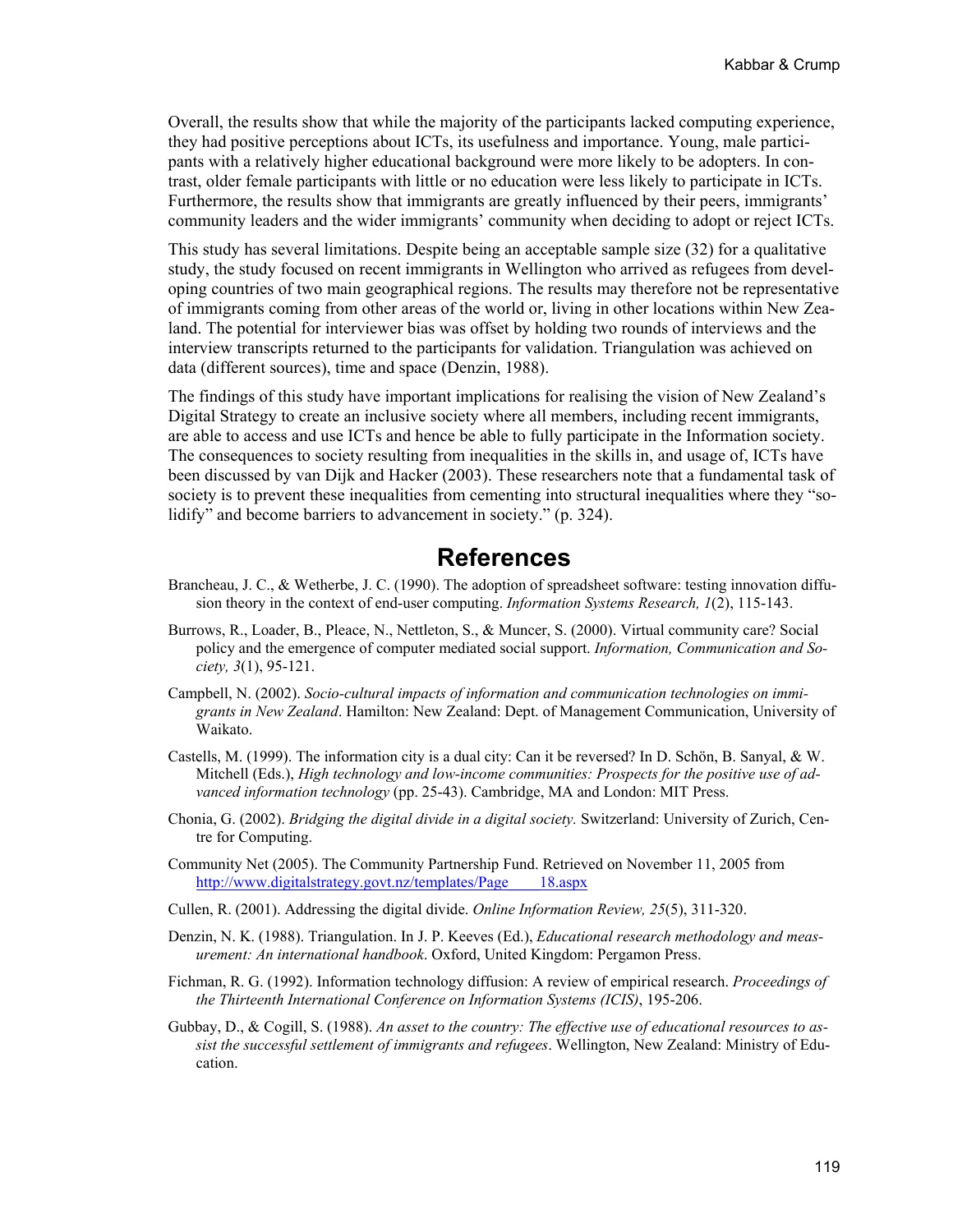- Hellwig, O., & Lloyd, R. (2000). Sociodemographic barriers to utilisation and participation in telecommunications services and their regional distribution: A quantitative analysis. Retrieved December 12, 2004 from http://www.natsem.canberra.edu.au/pubs/netaccess-barriers.html
- Miles, M. B., & Huberman, A. M. (1984). *Qualitative data analysis: A new sourcebook of methods.* Beverly Hills, CA: Sage.
- Mitchell, M. (2002). Exploring the future of the digital divide through ethnographic futures research. *First Monday, 7*(11). Retrieved February 15, 2004, from http://www.firstmonday.org/issues/issue7\_11/mitchell/
- New Zealand Government. (2005). The digital strategy: A summary. Retrieved July 29, 2005, from http://www.digitalstrategy.govt.nz/upload/Documents/MED11706\_Summary.pdf
- New Zealand Immigration Service. (2003). *Migrants in New Zealand: An analysis of 2001 census data*. Wellington, New Zealand: Department of Labour.
- NTIA. (2002). A nation online: How Americans are expanding their use of the Internet. Retrieved September 12, 2004 from http://www.ntia.doc.gov/ntiahome/dn/nation\_online.pdf
- Rhee, K., & Kim, W. (2004). The adoption and use of the Internet in South Korea. *Journal of Computer-Mediated Communication (JCMC), 9*(4). Retrieved December 10, 2004, from http://jcmc.indiana.edu/vol9/issue4/rhee.html
- Rogers, E. M. (1995). *Diffusion of innovations* (4th Ed.). NY: The Free Press.
- Russell, C. (1999). Interviewing vulnerable old people: Ethical and methodological implications of imagining our subjects. *Journal of Aging Studies, 13*(4), 403-17.
- Smart Newtown Project (2003). Submission by Wellington City Council, Fujitsu NZ Ltd, Wellington Regional 2020 Communications trust, Positively Wellington Business and Smart Newtown, Wellington: Positively Wellington Business.
- Statistics New Zealand. (2002). *2001 Census of population and dwellings: Ethnic groups*. Wellington: Statistics New Zealand.
- Strauss, A. L. (1987). *Qualitative analysis for social scientists.* Cambridge, England: Cambridge University Press.
- van Dijk, J, & Hacker, K. (2003). The digital divide as a complex and dynamic phenomenon. *The Information Society, 19*(4), 315-326.
- West, D. M. (2001). Urban e-government: An assessment of city government. Retrieved on April 18, 2005, from http://www.brown.edu/Departments/Taubman\_Center/polreports/egovt01city.html